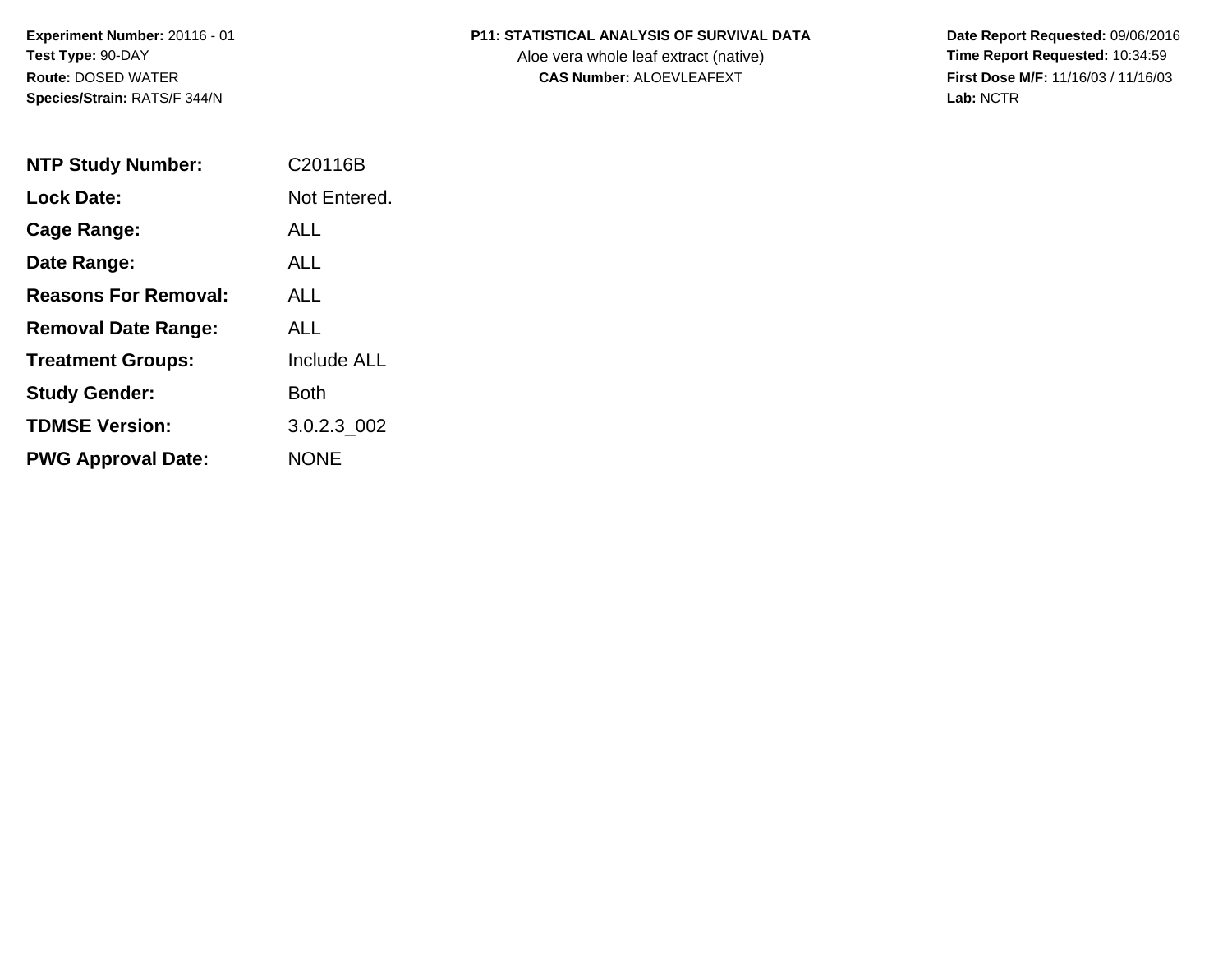#### **P11: STATISTICAL ANALYSIS OF SURVIVAL DATA**

Aloe vera whole leaf extract (native)<br>**CAS Number:** ALOEVLEAFEXT

 **Date Report Requested:** 09/06/2016 **First Dose M/F:** 11/16/03 / 11/16/03<br>Lab: NCTR **Lab:** NCTR

# **MALE RATS**

FIRST TERMINAL SACRIFICE AT **100** DAYS

INDIVIDUAL SURVIVAL TIMES (DAYS)

| <b>DOSE = CONTROL</b>              |                     |                   |                    |
|------------------------------------|---------------------|-------------------|--------------------|
| <b>TOTAL 12</b>                    | UNCENSORED DEATHS 0 | CENSORED DEATHS 0 | <b>TERMINAL 12</b> |
| UNCENSORED DEATH DAYS              |                     |                   |                    |
| None                               |                     |                   |                    |
| <b>CENSORED DEATH DAYS</b><br>None |                     |                   |                    |
| $DOSE = 1% WLN$                    |                     |                   |                    |
| <b>TOTAL 11</b>                    | UNCENSORED DEATHS 0 | CENSORED DEATHS 0 | <b>TERMINAL 11</b> |
| UNCENSORED DEATH DAYS              |                     |                   |                    |
| None                               |                     |                   |                    |
| <b>CENSORED DEATH DAYS</b>         |                     |                   |                    |
| None                               |                     |                   |                    |
| $DOSE = 2% WLN$                    |                     |                   |                    |
| <b>TOTAL 12</b>                    | UNCENSORED DEATHS 2 | CENSORED DEATHS 0 | <b>TERMINAL 10</b> |
| UNCENSORED DEATH DAYS              |                     |                   |                    |
| 46<br>62                           |                     |                   |                    |
| <b>CENSORED DEATH DAYS</b>         |                     |                   |                    |
| None                               |                     |                   |                    |
| $DOSE = 3% WLN$                    |                     |                   |                    |
| TOTAL 12                           | UNCENSORED DEATHS 5 | CENSORED DEATHS 0 | <b>TERMINAL 7</b>  |
| UNCENSORED DEATH DAYS              |                     |                   |                    |
| 31<br>31<br>34                     | 34<br>34            |                   |                    |
| CENSORED DEATH DAYS                |                     |                   |                    |
| None                               |                     |                   |                    |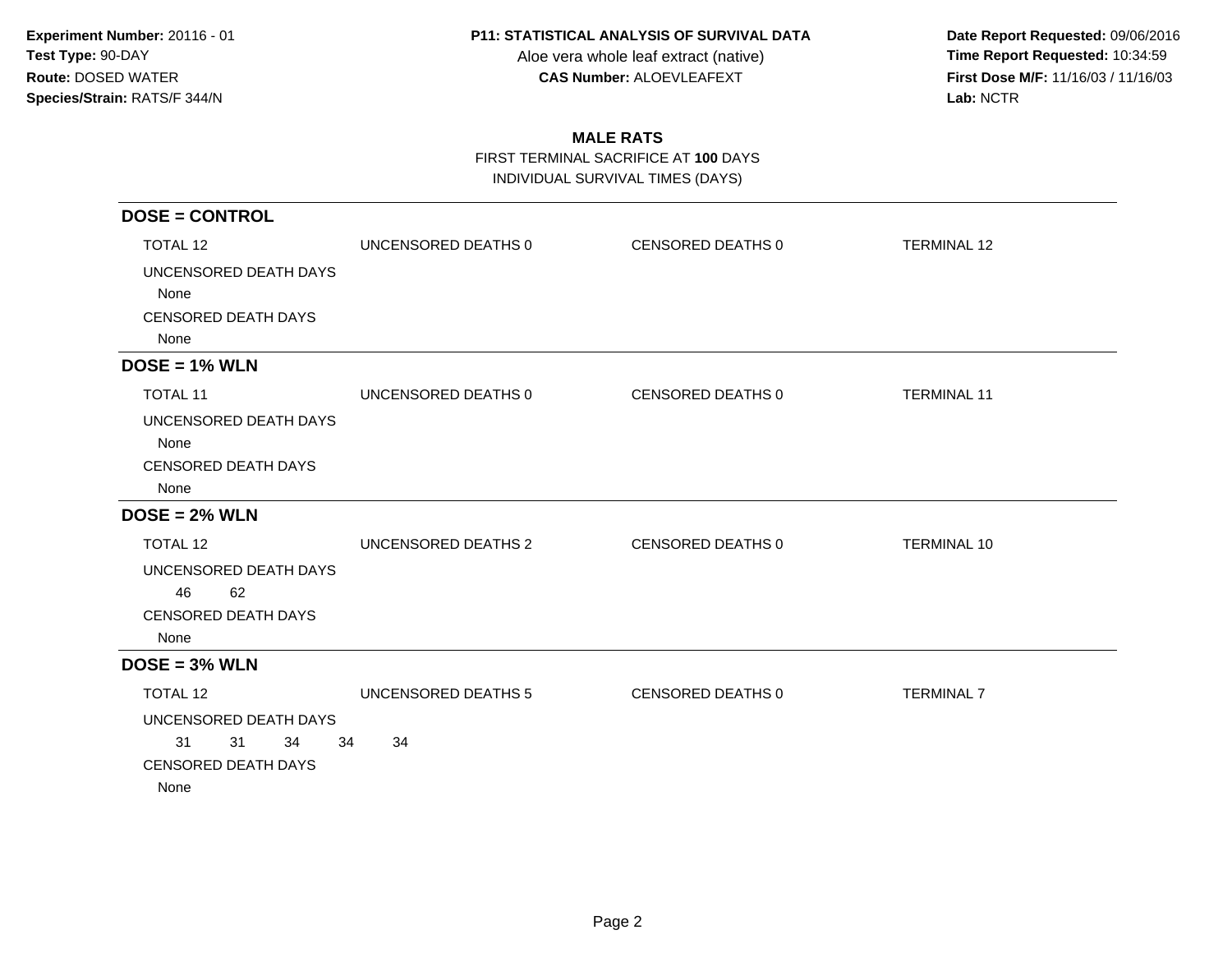#### **P11: STATISTICAL ANALYSIS OF SURVIVAL DATA**

Aloe vera whole leaf extract (native)<br>**CAS Number:** ALOEVLEAFEXT

 **Date Report Requested:** 09/06/2016 **First Dose M/F:** 11/16/03 / 11/16/03<br>Lab: NCTR **Lab:** NCTR

## **MALE RATS**

FIRST TERMINAL SACRIFICE AT **100** DAYS

| <b>KAPLAN-MEIER SURVIVAL PROBABILITY ESTIMATES (%)</b> |                                                              |       |       |       |       |       |       |       |       |       |
|--------------------------------------------------------|--------------------------------------------------------------|-------|-------|-------|-------|-------|-------|-------|-------|-------|
| <b>DOSE</b><br>TIME (DAYS)                             |                                                              |       |       |       |       |       |       |       |       |       |
|                                                        | 10<br>30<br>20<br>50<br>60<br>80<br>90<br>100(A)<br>40<br>70 |       |       |       |       |       |       |       |       |       |
| <b>CONTROL</b>                                         | 100.0                                                        | 100.0 | 100.0 | 100.0 | 100.0 | 100.0 | 100.0 | 100.0 | 100.0 | 100.0 |
| <b>1% WLN</b>                                          | 100.0                                                        | 100.0 | 100.0 | 100.0 | 100.0 | 100.0 | 100.0 | 100.0 | 100.0 | 100.0 |
| <b>2% WLN</b>                                          | 100.0                                                        | 100.0 | 100.0 | 100.0 | 91.7  | 91.7  | 83.3  | 83.3  | 83.3  | 83.3  |
| <b>3% WLN</b>                                          | 100.0                                                        | 100.0 | 100.0 | 58.3  | 58.3  | 58.3  | 58.3  | 58.3  | 58.3  | 58.3  |

<sup>(</sup>A) FIRST TERMINAL SACRIFICE<br>(B) THE FIRST ENTRY IS THE TREND TEST (TARONE, 1975) RESULT. SUBSEQUENT ENTRIES ARE THE RESULTS OF PAIRWISE TESTS (COX, 1972). NEGATIVE TRENDS ARE INDICATED BY "N".<br>(C) MEAN OF ALL UNCENSORED D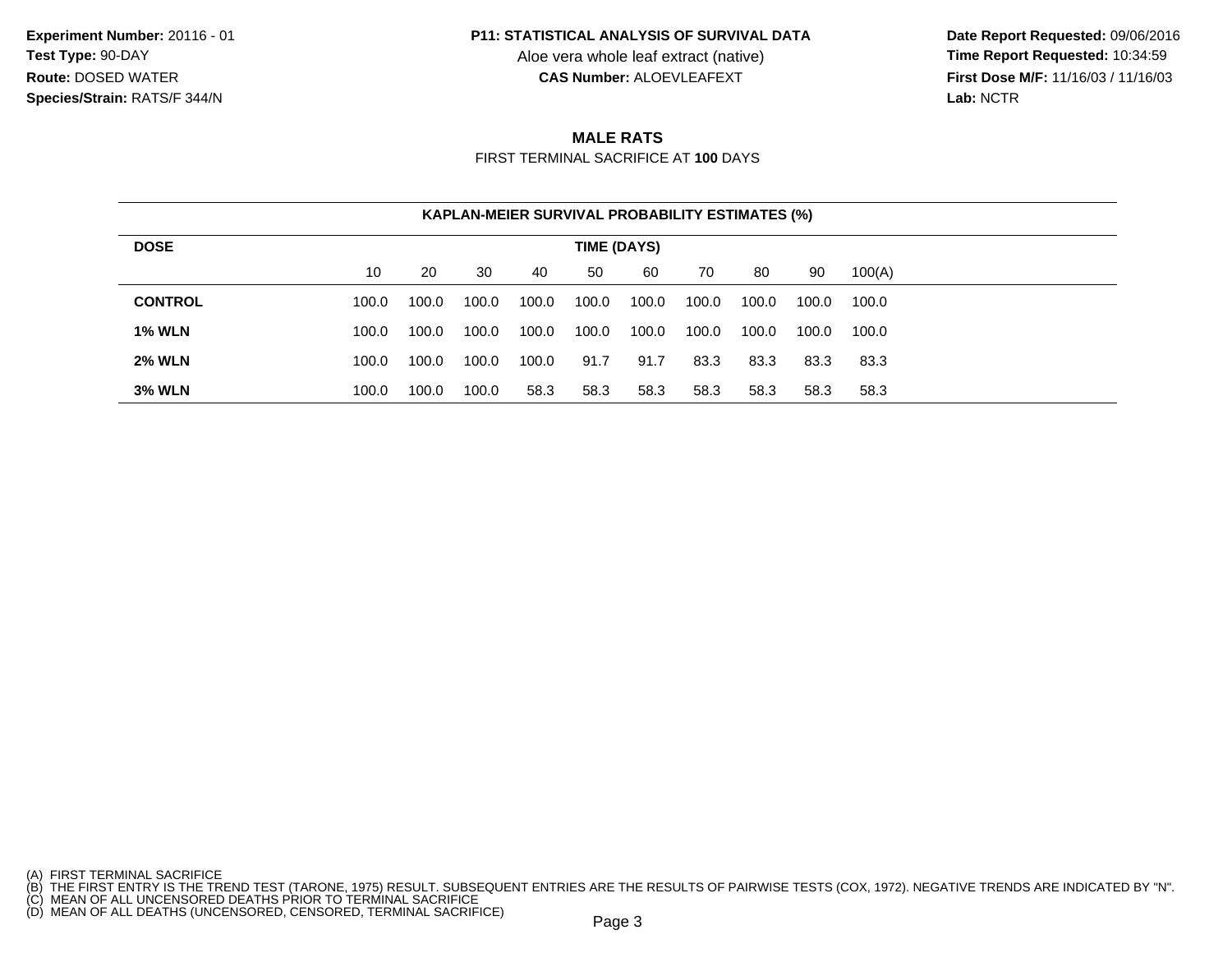#### **P11: STATISTICAL ANALYSIS OF SURVIVAL DATA**

Aloe vera whole leaf extract (native)<br>**CAS Number:** ALOEVLEAFEXT

 **Date Report Requested:** 09/06/2016 **First Dose M/F:** 11/16/03 / 11/16/03<br>Lab: NCTR **Lab:** NCTR

## **MALE RATS**

FIRST TERMINAL SACRIFICE AT **100** DAYS

#### **SURVIVAL SUMMARY STATISTICS**

| <b>DOSE</b>                                                         | <b>CONTROL</b> | <b>1% WLN</b>  | 2% WLN        | 3% WLN         |
|---------------------------------------------------------------------|----------------|----------------|---------------|----------------|
| SURVIVAL AT END OF STUDY<br>(KAPLAN-MEIER)                          | 100.0%         | 100.0%         | 83.3%         | 58.3%          |
| <b>SIGNIFICANCE (B)</b><br>(LIFE TABLE)                             | $P=0.003$      | $- - - - -$    | $P = 0.460$   | $P=0.046$      |
| <b>MEAN DAY OF</b><br><b>NATURAL DEATHS (C)</b><br>(STANDARD ERROR) | ι٠             |                | 54.0<br>(8.0) | 32.8<br>(0.7)  |
| <b>MEAN LIFE SPAN (D)</b><br>(STANDARD ERROR)                       | 100.0<br>(0.0) | 100.0<br>(0.0) | 92.3<br>(5.3) | 72.0<br>(10.0) |

<sup>(</sup>A) FIRST TERMINAL SACRIFICE<br>(B) THE FIRST ENTRY IS THE TREND TEST (TARONE, 1975) RESULT. SUBSEQUENT ENTRIES ARE THE RESULTS OF PAIRWISE TESTS (COX, 1972). NEGATIVE TRENDS ARE INDICATED BY "N".<br>(C) MEAN OF ALL UNCENSORED D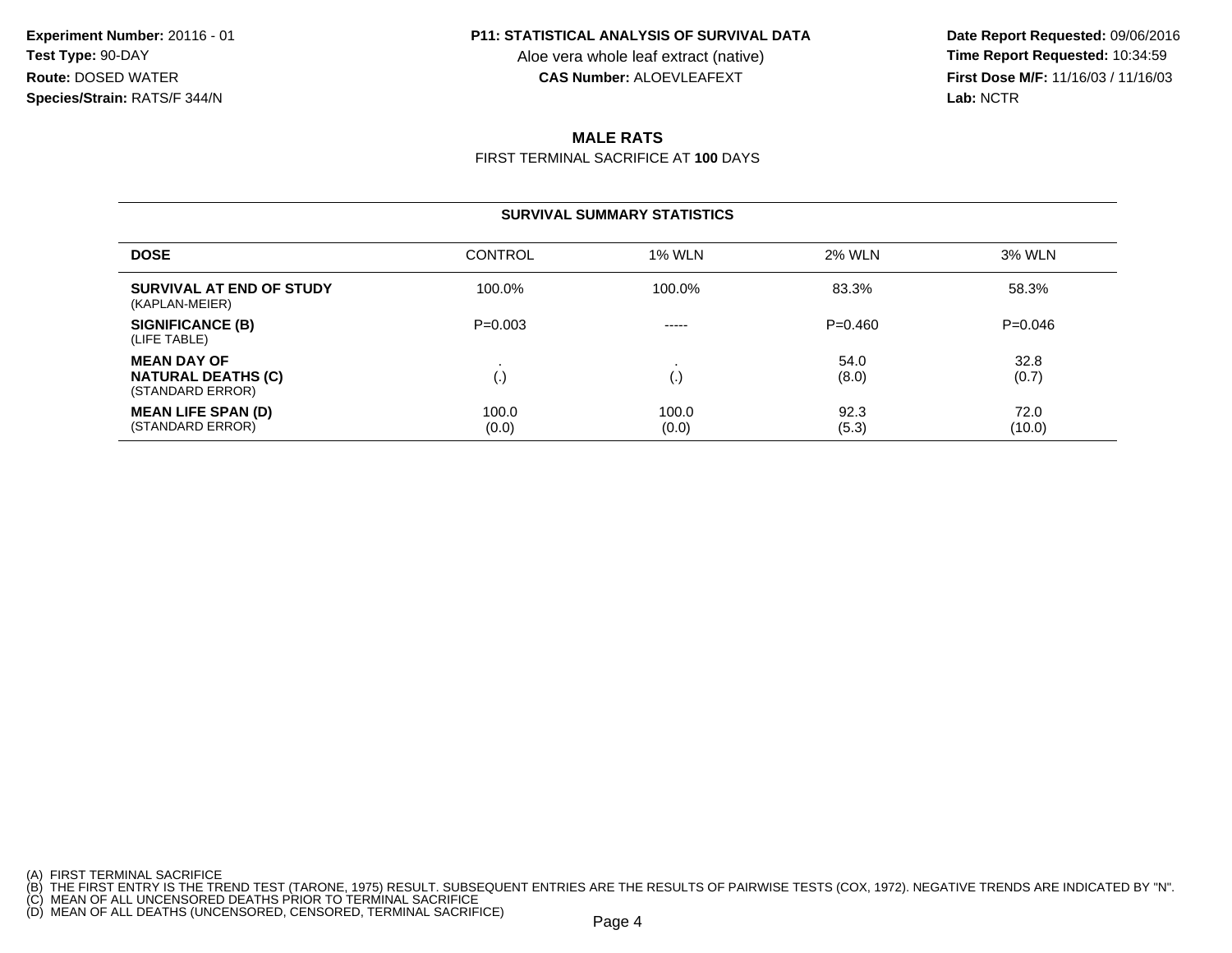#### **P11: STATISTICAL ANALYSIS OF SURVIVAL DATA**

Aloe vera whole leaf extract (native)<br>**CAS Number:** ALOEVLEAFEXT

 **Date Report Requested:** 09/06/2016 **First Dose M/F:** 11/16/03 / 11/16/03<br>Lab: NCTR **Lab:** NCTR

# **FEMALE RATS**

FIRST TERMINAL SACRIFICE AT **100** DAYS

INDIVIDUAL SURVIVAL TIMES (DAYS)

| <b>DOSE = CONTROL</b>              |                            |                   |                    |
|------------------------------------|----------------------------|-------------------|--------------------|
| <b>TOTAL 12</b>                    | UNCENSORED DEATHS 0        | CENSORED DEATHS 0 | <b>TERMINAL 12</b> |
| UNCENSORED DEATH DAYS              |                            |                   |                    |
| None                               |                            |                   |                    |
| <b>CENSORED DEATH DAYS</b>         |                            |                   |                    |
| None                               |                            |                   |                    |
| $DOSE = 1% WLN$                    |                            |                   |                    |
| TOTAL 12                           | UNCENSORED DEATHS 0        | CENSORED DEATHS 0 | <b>TERMINAL 12</b> |
| UNCENSORED DEATH DAYS              |                            |                   |                    |
| None                               |                            |                   |                    |
| <b>CENSORED DEATH DAYS</b>         |                            |                   |                    |
| None                               |                            |                   |                    |
| $DOSE = 2% WLN$                    |                            |                   |                    |
| <b>TOTAL 12</b>                    | UNCENSORED DEATHS 4        | CENSORED DEATHS 0 | <b>TERMINAL 8</b>  |
| UNCENSORED DEATH DAYS              |                            |                   |                    |
| 31<br>31<br>31                     | 46                         |                   |                    |
| <b>CENSORED DEATH DAYS</b>         |                            |                   |                    |
| None                               |                            |                   |                    |
| $DOSE = 3% WLN$                    |                            |                   |                    |
| TOTAL 12                           | UNCENSORED DEATHS 8        | CENSORED DEATHS 0 | <b>TERMINAL 4</b>  |
| UNCENSORED DEATH DAYS              |                            |                   |                    |
| 26<br>31<br>26                     | 31<br>31<br>31<br>34<br>34 |                   |                    |
| <b>CENSORED DEATH DAYS</b><br>None |                            |                   |                    |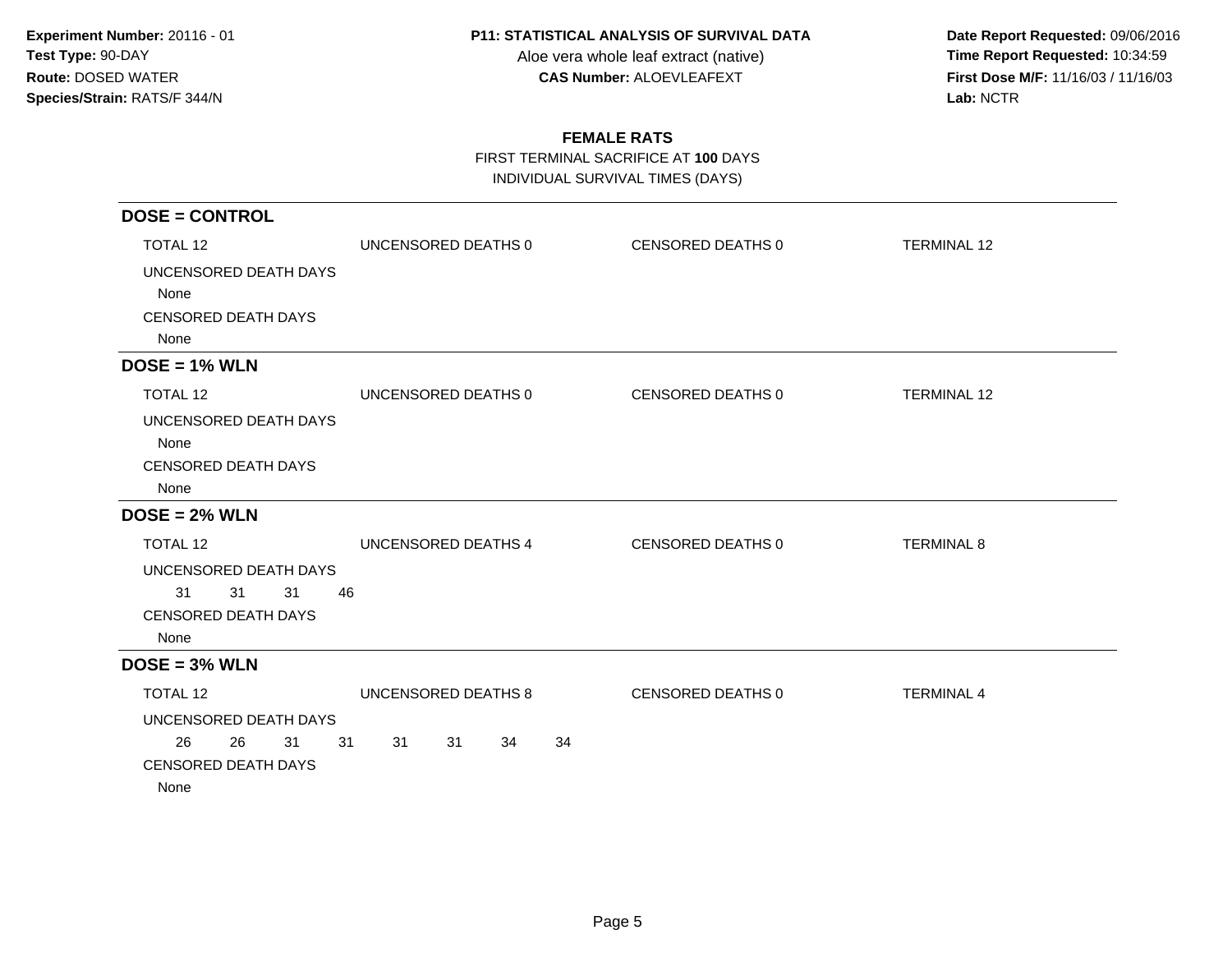#### **P11: STATISTICAL ANALYSIS OF SURVIVAL DATA**

Aloe vera whole leaf extract (native)<br>**CAS Number:** ALOEVLEAFEXT

 **Date Report Requested:** 09/06/2016 **First Dose M/F:** 11/16/03 / 11/16/03<br>Lab: NCTR **Lab:** NCTR

## **FEMALE RATS**

FIRST TERMINAL SACRIFICE AT **100** DAYS

| KAPLAN-MEIER SURVIVAL PROBABILITY ESTIMATES (%) |                                                              |       |       |       |       |       |       |       |       |       |
|-------------------------------------------------|--------------------------------------------------------------|-------|-------|-------|-------|-------|-------|-------|-------|-------|
| <b>DOSE</b>                                     | TIME (DAYS)                                                  |       |       |       |       |       |       |       |       |       |
|                                                 | 10<br>30<br>90<br>100(A)<br>20<br>50<br>60<br>40<br>80<br>70 |       |       |       |       |       |       |       |       |       |
| <b>CONTROL</b>                                  | 100.0                                                        | 100.0 | 100.0 | 100.0 | 100.0 | 100.0 | 100.0 | 100.0 | 100.0 | 100.0 |
| <b>1% WLN</b>                                   | 100.0                                                        | 100.0 | 100.0 | 100.0 | 100.0 | 100.0 | 100.0 | 100.0 | 100.0 | 100.0 |
| <b>2% WLN</b>                                   | 100.0                                                        | 100.0 | 100.0 | 75.0  | 66.7  | 66.7  | 66.7  | 66.7  | 66.7  | 66.7  |
| <b>3% WLN</b>                                   | 100.0                                                        | 100.0 | 83.3  | 33.3  | 33.3  | 33.3  | 33.3  | 33.3  | 33.3  | 33.3  |

<sup>(</sup>A) FIRST TERMINAL SACRIFICE<br>(B) THE FIRST ENTRY IS THE TREND TEST (TARONE, 1975) RESULT. SUBSEQUENT ENTRIES ARE THE RESULTS OF PAIRWISE TESTS (COX, 1972). NEGATIVE TRENDS ARE INDICATED BY "N".<br>(C) MEAN OF ALL UNCENSORED D